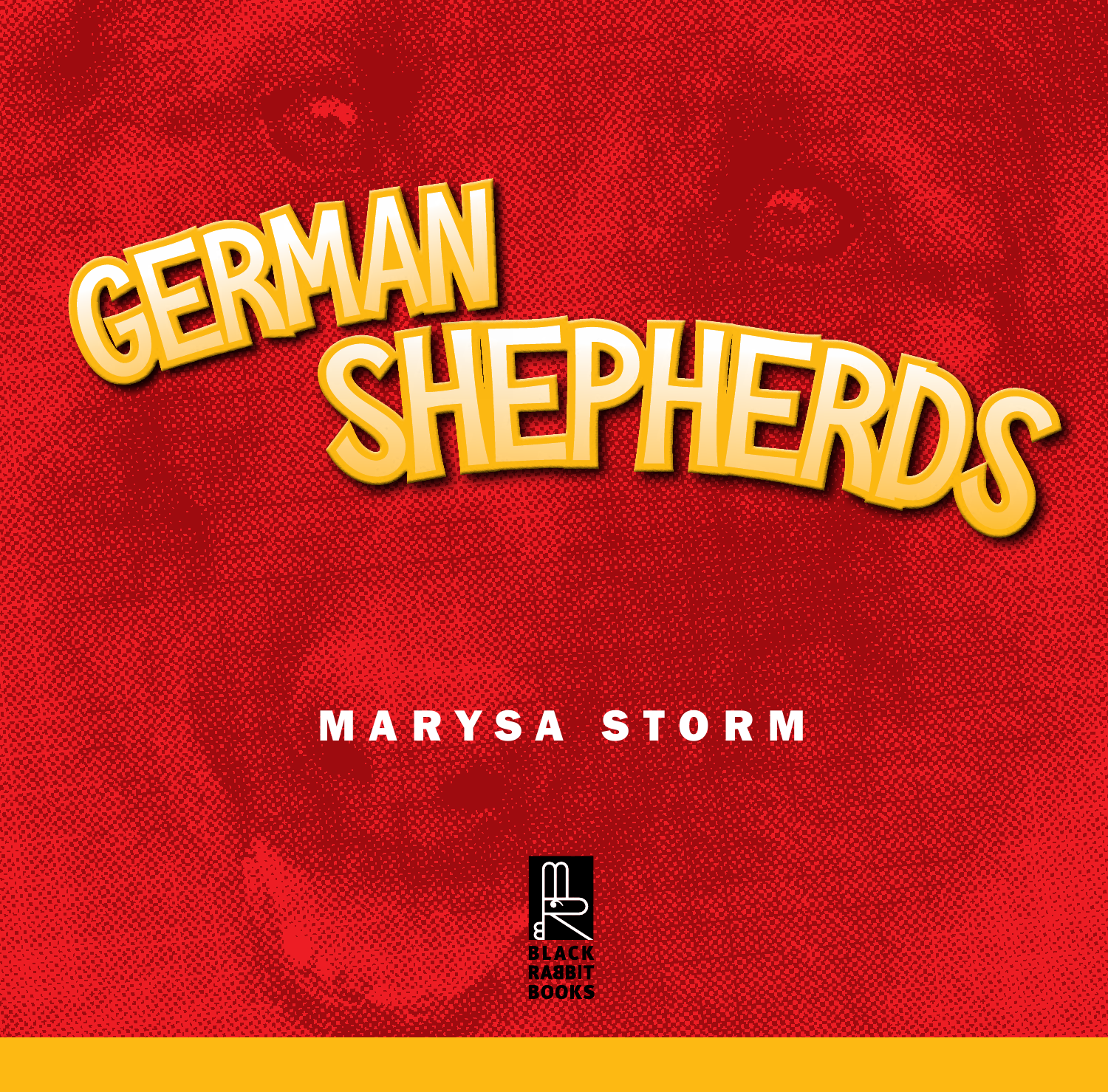- 
- German Shepherd. . . . . 4
- Puppy Personality. . . 10
- German Shepherd
- Care. . . . . . . . . . . . 1
- More Information . . . . . . . . 22

Chapter 1 Meet the Chapter 2 Chapter 3

# **Contents**



Bolt Jr. is published by Black Rabbit Books P.O. Box 3263, Mankato, Minnesota, 56002. www.blackrabbitbooks.com Copyright © 2021 Black Rabbit Books

Catherine Cates, designer; Omay Ayres, photo researcher

All rights reserved. No part of this book may be reproduced in any form without written permission from the publisher.

Names: Storm, Marysa, author.

Title: German shepherds / by Marysa Storm. Description: Mankato, Minnesota : Black Rabbit Books, [2021] | Series: Bolt Jr. our favorite dogs | Includes bibliographical references and index. | Audience: Ages 6-8 | Audience: Grades K-1 | Summary: "Teaches readers all about German shepherds through simple text, infographics, and fun facts"– Provided by publisher. Identifiers: LCCN 2019026780 (print) | LCCN 2019026781 (ebook) | ISBN 9781623104696 (hardcover) | ISBN 9781644664551 (paperback) | ISBN 9781623104993 (ebook) Subjects: LCSH: German shepherd dog–Juvenile literature. Classification: LCC SF429.G37 S76 2021 (print) | LCC SF429.G37 (ebook) | DDC 636.737/6–dc23 LC record available at https://lccn.loc.gov/2019026780 LC ebook record available at https://lccn.loc. gov/2019026781

Printed in the United States. 4/20

### Image Credits

Alamy: stuart owen, 10–11; iStock: photosbyjim, 12–13; Shutterstock: Aneta Jungerova, 6–7; anetapics, 20–21; Anna Aibetova, 1; ANNA TITOVA, 5; Ase, Cover; Eric Isselee, 4, 6–7, 8–9, 21; Erik Lam, 13; loveaum, 6–7; Naddya, 3, 24; Nicole Hollenstein, 18–19; Nikola Stanisic, 16–17; Petrovic Igor, 14; Rafael Trafaniuc, Cover; tinyowl7, 22–23; vaalaa, 10

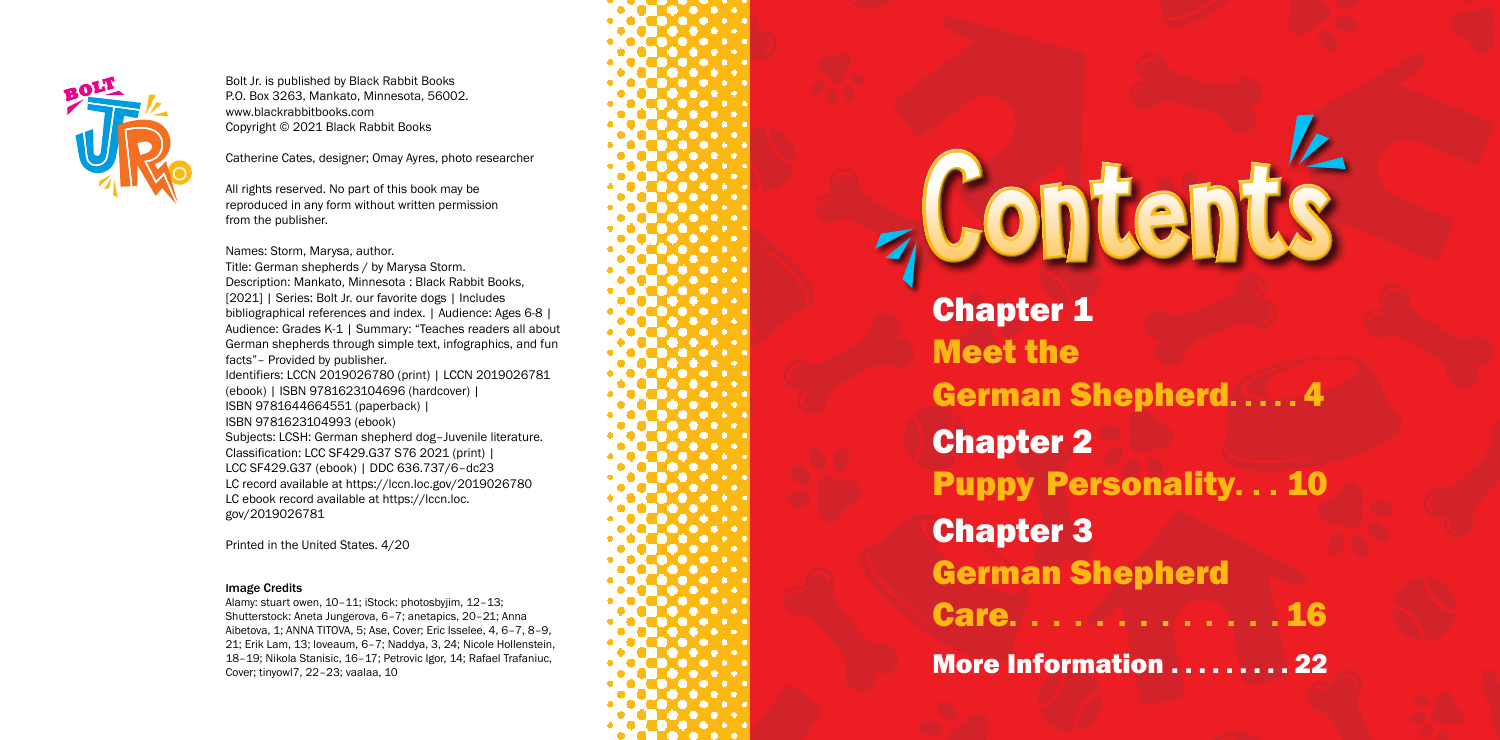suspicious: likely to be distrustful

**0000000000000** 

The German shepherd stands tall.

It's watching for danger. Its bright eyes

look for anything **suspicious**. But then

the dog's people come into the yard.

The dog runs to them. It's ready to play.





### CHAPTER 1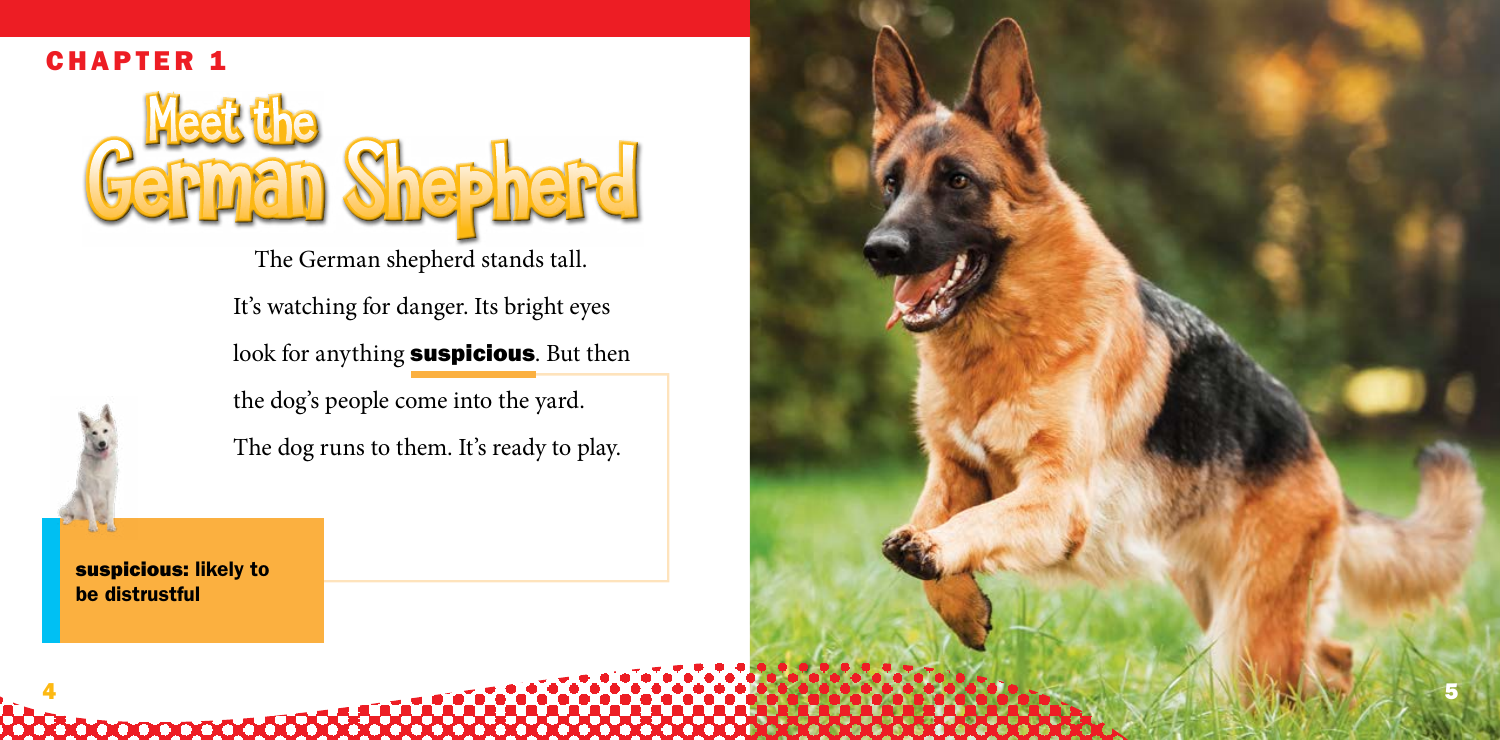COMPARING

### German shepherd HEIGHTS 22 to 26 inches (56 to 66 centimeters)



## Large Dogs

German shepherds are big dogs. Most are black and brown. Some are white or black. They all have long tails and tall ears.